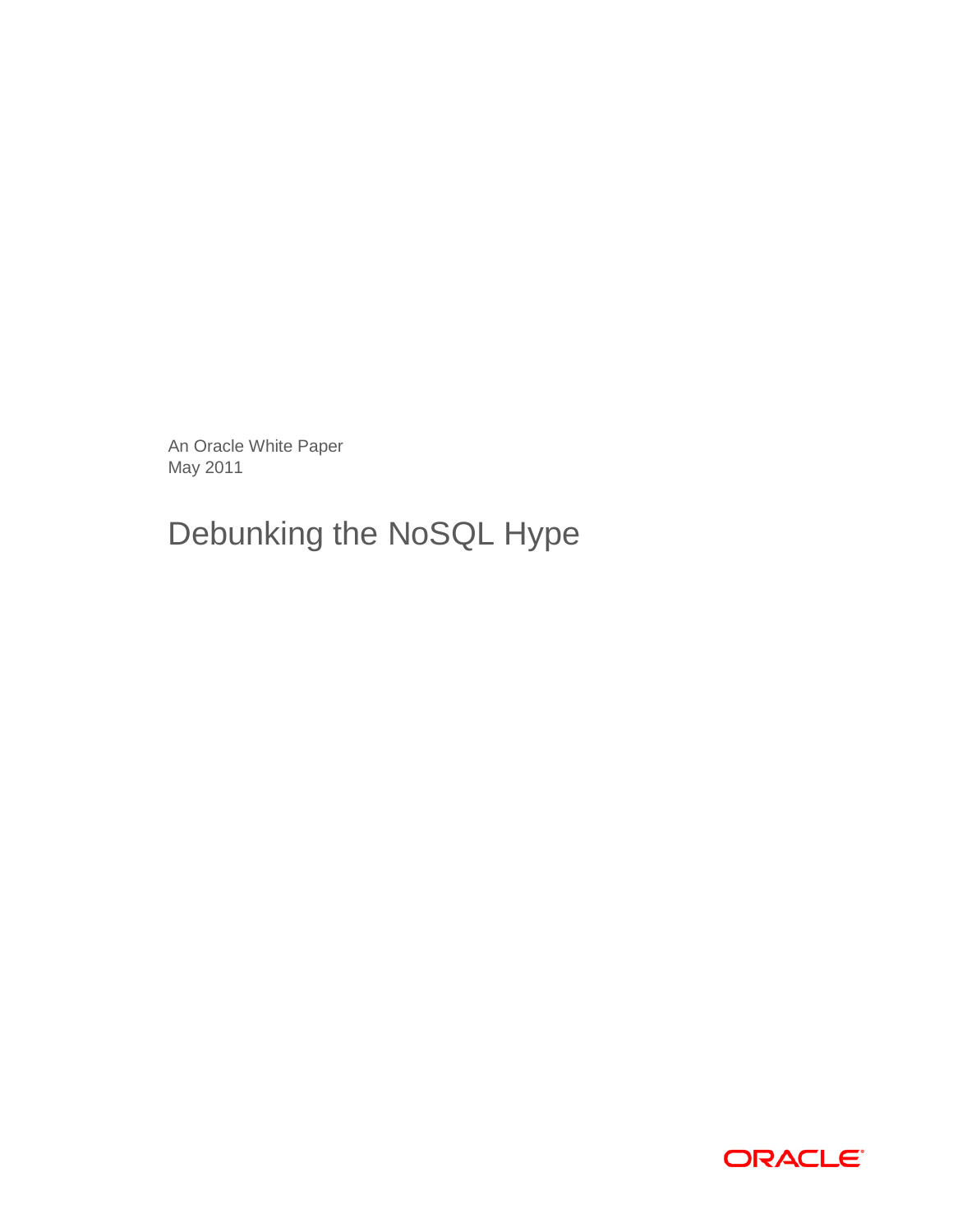**Debunking the NoSQL Hype** 

# Disclaimer

The following is intended to outline our general product direction. It is intended for information purposes only, and may not be incorporated into any contract. It is not a commitment to deliver any material, code, or functionality, and should not be relied upon in making purchasing decisions. The development, release, and timing of any features or functionality described for Oracle's products remains at the sole discretion of Oracle.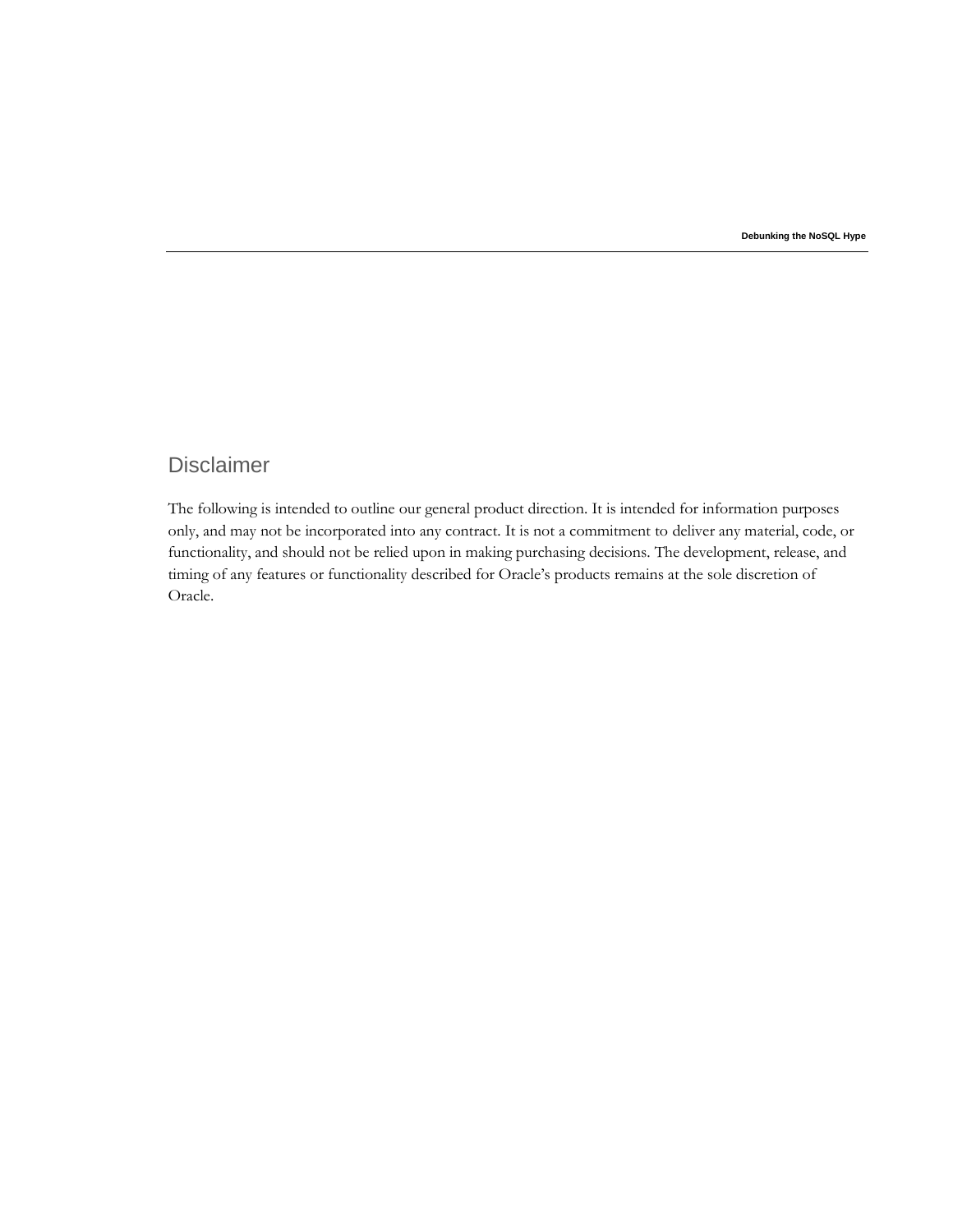#### Introduction

The NoSQL database space is getting pretty crowded and includes Cassandra, MongoDB, Voldermort, CouchDB, Redis, and SimpleDB.<sup>1</sup> Much of the hype behind these databases is due to the involvement of well known large internet companies like Facebook, LinkedIn, Amazon.com and others. The key attributes of these databases is that they are supposed to be "internet scale" with "elasticity", but they also have significant limitations and tradeoffs. With many rapidly evolving alternatives in the NoSQL space, providing a paper that compares them will be out of date as soon as it is published, but some blogs have.<sup>234</sup> Performance comparisons are similarly premature, but the numbers that are published aren't very impressive.<sup>5</sup> Comparisons in the related area of public clouds are also premature, but also raise questions. $67$  Before making a strategic decision to use a NoSQL database, you should take many issues into consideration.

There is currently no clear leader among the NoSQL databases. The market is getting fragmented, which is a problem for open source because you need a critical mass of developers to succeed. With so many choices with new options being regularly introduced, the NoSQL databases are beginning to feel like an ice cream store that entices you with a new flavor of the month. However, you shouldn't get too attached to any of the flavors, because it may not be around for that long. The Free Open Source Software (FOSS) databases have evolved from Berkeley DB, to MySQL, to manual functional sharding of MySQL, to Dynamo clone or big-table clones that feature some form of automated sharding. Interestingly, each of these FOSS databases features their own nonstandard interfaces that require significant investment to use and commit to. Due to the specialization, a company might have to install more than one of these databases. Some

<sup>&</sup>lt;sup>1</sup> http://nosql-database.org/; All URL references in this document were accurate as of April 2011.

<sup>2</sup> <http://www.metabrew.com/article/anti-rdbms-a-list-of-distributed-key-value-stores>

<sup>&</sup>lt;sup>3</sup> <http://randomfoo.net/2009/04/20/some-notes-on-distributed-key-stores>

<sup>4</sup> [http://blog.boxedice.com/2009/07/25/choosing-a-non-relational-database-why-we-migrated-from](http://blog.boxedice.com/2009/07/25/choosing-a-non-relational-database-why-we-migrated-from-mysql-to-mongodb/)[mysql-to-mongodb/](http://blog.boxedice.com/2009/07/25/choosing-a-non-relational-database-why-we-migrated-from-mysql-to-mongodb/)

<sup>5</sup> <http://www.brianfrankcooper.net/pubs/ycsb.pdf>

<sup>6</sup> [http://www.cs.berkeley.edu/~kraska/talks/cloudbench\\_ms.pdf](http://www.cs.berkeley.edu/~kraska/talks/cloudbench_ms.pdf)

<sup>7</sup> <http://people.csail.mit.edu/tromer/papers/cloudsec.pdf>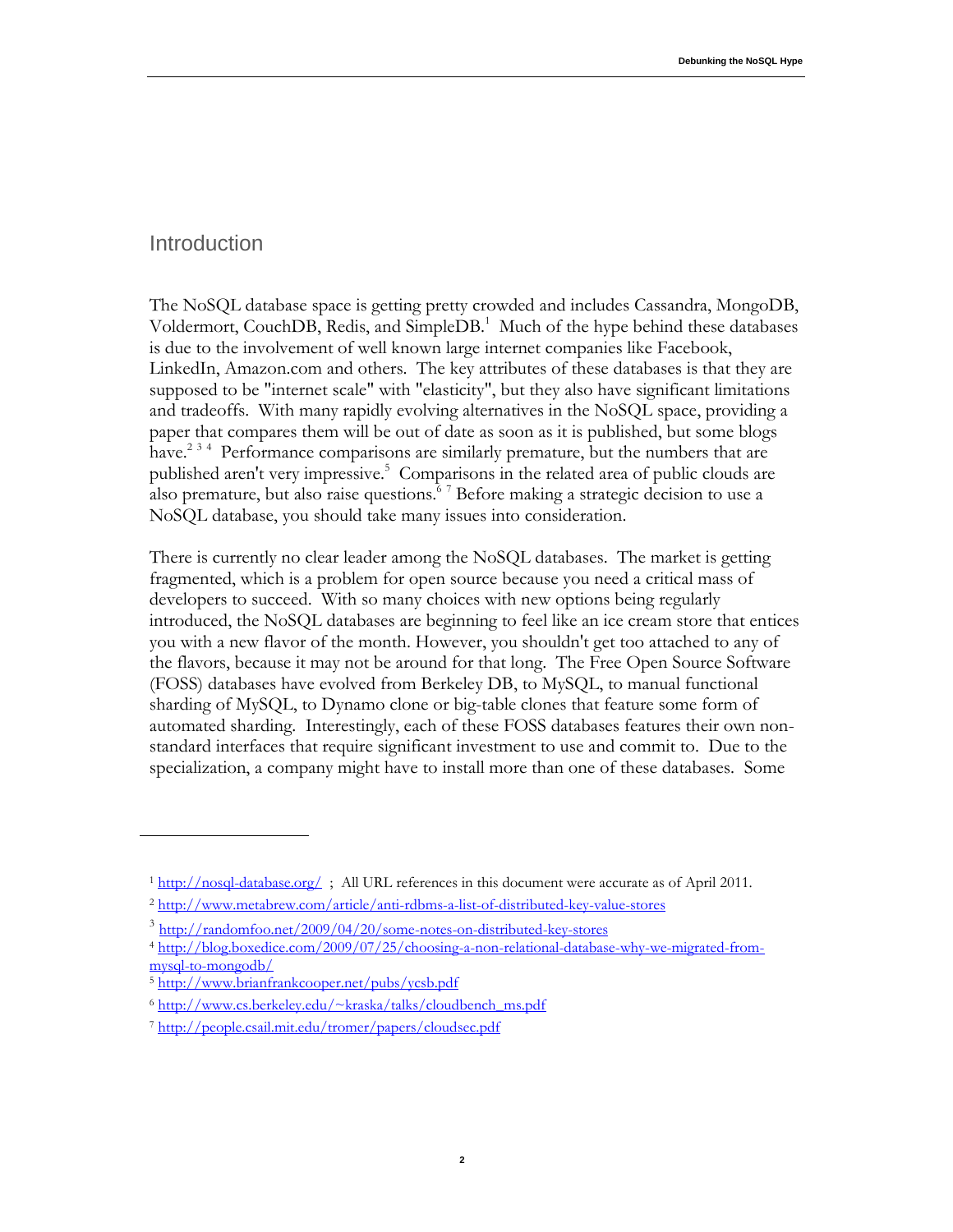describe the NoSQL market as monopolistically competitive where NoSQL firms are doomed to make zero economic profit in the long term.<sup>8</sup>

NoSQL databases are often key-value stores, where the values are often "schemaless" blobs of unstructured or semi-structured data. This design allows NoSQL databases to partition their data across commodity hardware via hashing on the key. As a result, NoSQL databases may only have partial or no sql support. For example, group-by and join operations are typically performed at the application layer, resulting in many more messages and round trips compared to performing a join on a consolidated relational database. To reduce these round trips, the data may be denormalized such that a parentchild relationship can be stored within the same record. For hierarchical data, such denormalization can be acceptable, but not for complex data relationships. As the data is partitioned either functionally or horizontally, integrity of the data cannot be checked at the database level. There are no uniqueness, no foreign key, no referential and no integrity constraints. Features such as secondary indexes, transactions, triggers, sequences, ad-hoc queries (especially those for business intelligence) and support for database-level programming languages (like PL/SQL) are often sacrificed. Each NoSQL database will have its own peculiarities; with MongoDB, for example, one company avoided long column names due to the schemaless implementation, avoided per-customer databases due to space considerations, discovered unexpected locking and blocking issues, and found problems recovering from corruptions.<sup>9</sup> Although the NoSQL databases are evolving, some of their limitations are fundamental to their scalability model. Furthermore, the enhanced NoSQL database versions are often not backwardly compatibile. 10

#### One Size Fits All *versus* Tools in a Toolbox

"One size fits all" has been criticized by FOSS or small startups, because FOSS can't do it. The NoSQL mantra of "use the right tool from the toolbox" may backfire as it is resulting in a lot of fragile, special-purpose tools, none of which is complete enough to provide full functionality. When you don't have the right tool with the right feature, you claim you don't need it (e.g., indexing or secondary indexes.) However, developers of the tools are busily adding features as quickly as they can because in actuality, none of these tools is sufficient for general-purpose deployments. You can use a Phillips screwdriver as an Allen wrench, but it's not recommended. Frequently, multiple NoSQL solutions are required to

<sup>&</sup>lt;sup>8</sup><http://queue.acm.org/detail.cfm?id=1961297>

<sup>9</sup> <http://blog.boxedice.com/2010/10/23/on-shortened-field-names-in-mongodb/>

<sup>10</sup> <http://sujitpal.blogspot.com/2010/11/cassandra-dao-with-pelops.html>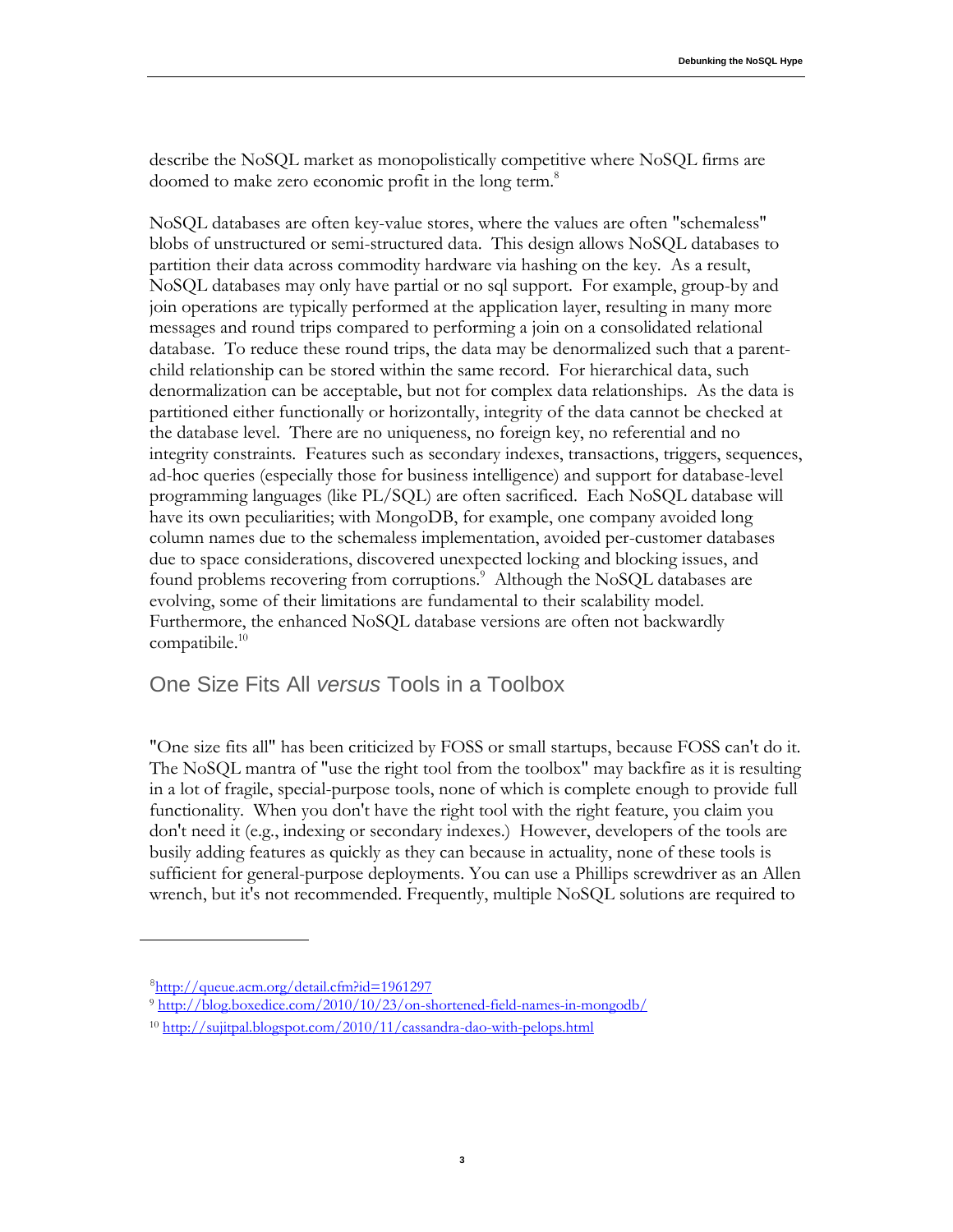be deployed because each one is best suited for a specific set of use cases. One well known company is using four NoSQL databases and paying a high "pioneer tax."<sup>11</sup> Each of your NoSQL deployments needs its own set of expertise and its own set of machines. Each NoSQL database typically has its own non-standard API which requires changing the applications if the NoSQL database doesn't satisfy their needs or if a new NoSQL database comes along. Even with the plethora of NoSQL databases, you may not find one that fits your needs, and you need to implement your own.<sup>12</sup> You'll probably need to migrate to different NoSQL databases.<sup>13</sup> Do you want to be in the database development business?

The "One size fits all" phrase is really a vague reference to the Oracle database. Yet the Oracle Database is still the gold standard, including for the trivial key-value use case. Oracle has gone through many previous threats, including those that are now making a NoSQL resurgence such as object databases, hierarchical databases, document/XML databases, columnar databases, graph databases (e.g., RDF support), and network databases. The relational model is general enough to have been able to absorb the best of these ideas, and Oracle has been around long enough to incorporate them all. In addition, Oracle has all the bells and whistles including ETL, proven application development model, a full ecosystem of tools (ETL, BI, monitoring, administration, testing, etc.) high availability, performance, security, and interoperability. It's misleading that some of the papers on NoSQL databases use MySQL as the representative relational database, and then point out the scalability or functional limitations of the database. Oracle's supporting ecosystem did not materialize instantaneously. Oracle has been developing database-centric software for thirty years. Building any database is hard, to build one as good as Oracle's takes a long, long time.

#### **Scalability**

The NoSQL databases scale out by spreading their data across commodity machines, evoking visions of Google-like deployments of warehouses of machines. With a ton of machines comes a ton of potential failures. Google has presented statistics that a cluster with 1800 machines should expect an overheating incident where you have to power down machines, a power distribution unit failure, 20 rack failures of 40-80 machines,

**4**

<sup>12</sup> <http://www.slideshare.net/nkallen/q-con-3770885> , [http://qconlondon.com/london-](http://qconlondon.com/london-2011/presentation/Data+Architecture+at+Twitter+Scale)[2011/presentation/Data+Architecture+at+Twitter+Scale](http://qconlondon.com/london-2011/presentation/Data+Architecture+at+Twitter+Scale)

<sup>11</sup> <http://techblog.netflix.com/2011/01/nosql-at-netflix.html>

<sup>13</sup> <http://ria101.wordpress.com/2010/02/24/hbase-vs-cassandra-why-we-moved/>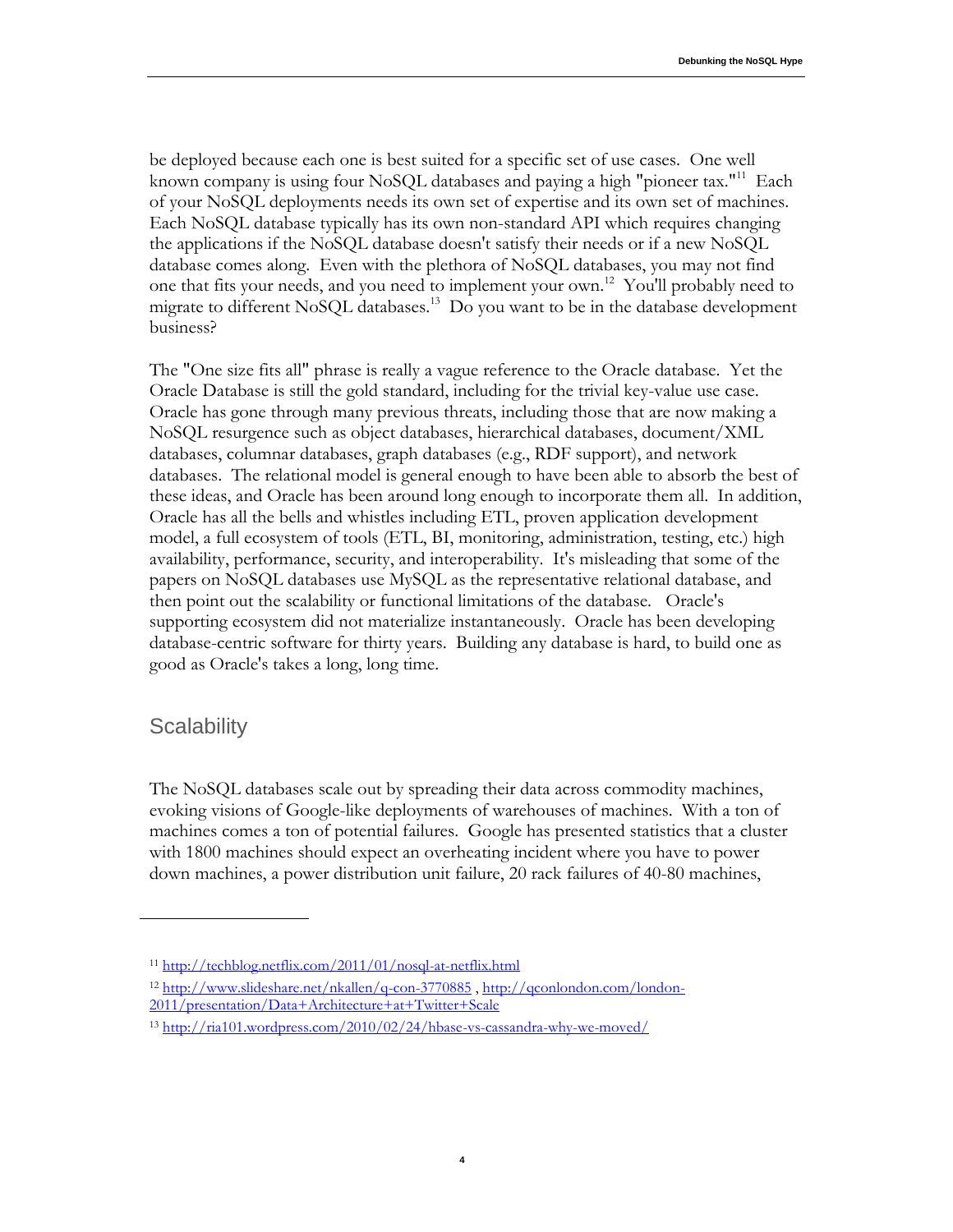1000 individual machine failures, thousands of hardware failures, and other failures within the first year.<sup>14</sup> Werner Vogels summarized earlier Google disk studies as "high disk utilization or age of the disk have no significant impact on the probability that it will fail. They did find a strong correlation between manufacturer/model and failure rates. Basically you get what you pay when you talk about disk reliability."<sup>15</sup> Public clouds are not immune to catastrophic failure.<sup>16</sup>

NoSQL databases require a specific application development model and depend on replication to tolerate hardware failures, major failures and machine churn (see below.) While in theory, NoSQL databases can be deployed on hundreds or thousands of machines, in practice the deployments are much smaller and can typically easily fit within a single Oracle database with fewer and more reliable components. The largest production Cassandra cluster has over 100 TB of data in over 150 machines.<sup>17</sup>

Scale-out also requires the ability to gracefully add and remove sites to the distributed database environment. Thorough testing of this functionality is recommended as it may not perform to expectations.<sup>18</sup> Such sharding issues have caused an outage at Foursquare.<sup>19</sup> The scale-out approach is promoted as a way to handle unpredictable or exponential business growth or needs, but scale-out is often easier said than done due to the number of moving parts. It's typically hard to instantaneously build a new warehouse. Using a public cloud raises security and SLA concerns. Public clouds may also be temporarily nearing their capacity. "Cloudbursting" of less important applications to a public cloud requires rearchitecting existing application

In contrast, you could fit your hardware to the needs of the database. In just the last couple of years, new performance capabilities have revolutionized the scalability that database systems can achieve. These include the use of very large, multi-terabyte flash memories, compression which can dramatically increase the amount of data cached in memory and the speed of disk scans for large queries, and the movement of select database logic into storage to speed functions such as row selection, compression, encryption, and more. For Oracle, this has culminated in Exadata which is a pre-packaged software and hardware product incorporating all of these new innovations in an

<sup>&</sup>lt;sup>14</sup><http://hosted.mediasite.com/mediasite/Viewer/?peid=1330ca0a008f4394917c2b7eb3163f1b1d> <sup>15</sup> [http://www.allthingsdistributed.com/2007/02/on\\_the\\_reliability\\_of\\_hard\\_dis.html](http://www.allthingsdistributed.com/2007/02/on_the_reliability_of_hard_dis.html)

<sup>16</sup> <http://aws.amazon.com/message/65648/>

<sup>17</sup> <http://cassandra.apache.org/>

<sup>18</sup> <http://www.brianfrankcooper.net/pubs/ycsb.pdf>

<sup>19</sup> [http://highscalability.com/blog/2010/10/15/troubles-with-sharding-what-can-we-learn-from-the](http://highscalability.com/blog/2010/10/15/troubles-with-sharding-what-can-we-learn-from-the-foursquare.html)[foursquare.html](http://highscalability.com/blog/2010/10/15/troubles-with-sharding-what-can-we-learn-from-the-foursquare.html)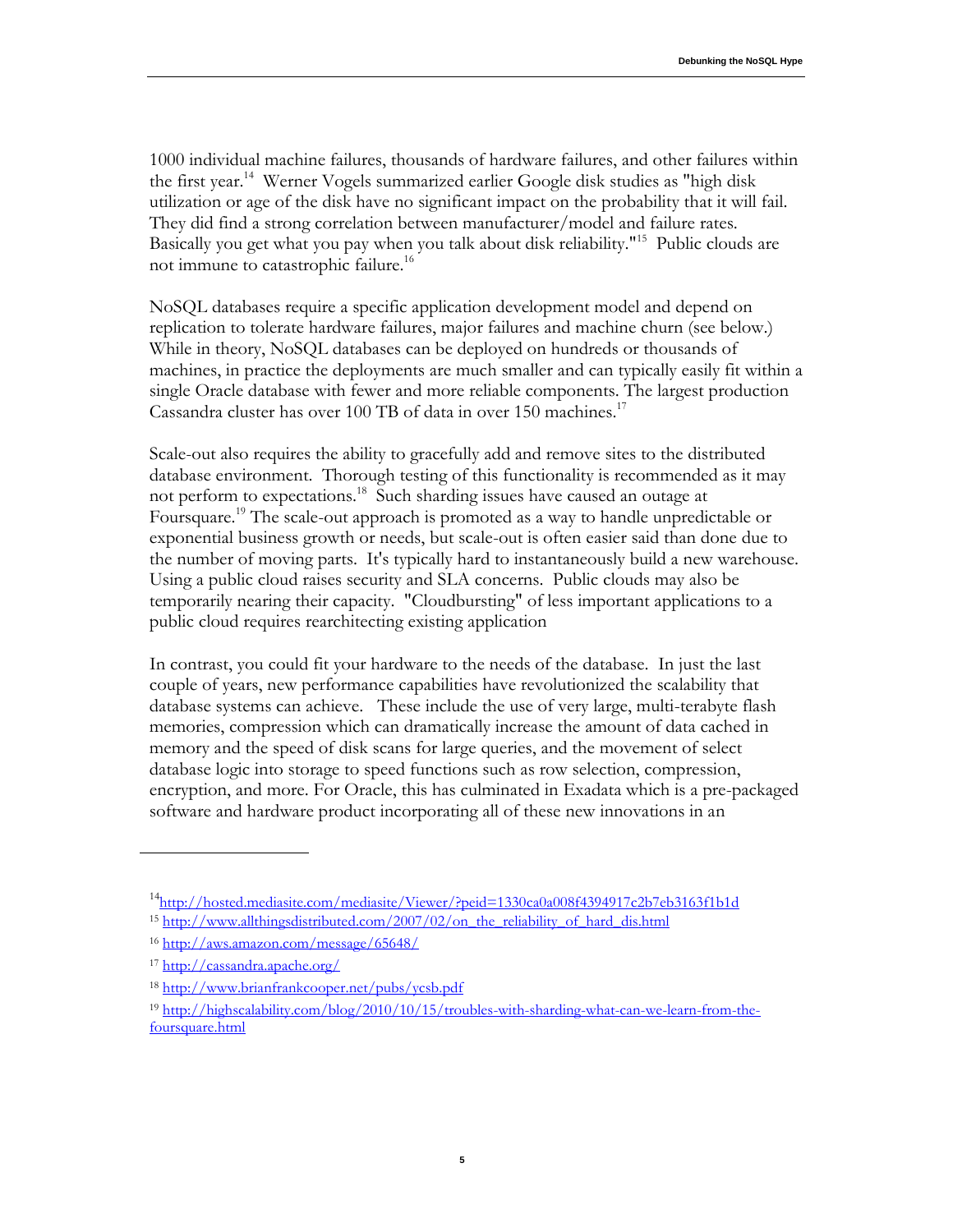architecture that embraces the scale-out philosophy to effectively provide unlimited scalability for all types of applications.  $^{20}$ 

## Application Development Models

Using a NoSQL database typically implies using a fundamentally different application development model than that of the traditional 3-tier architecture. Hence, an existing 3 tier application cannot be simply converted to NoSQL databases. They'd have to be rewritten. It is not easy to re-architect your systems to not run join queries, or not rely on read-after-write consistency.<sup>21</sup> <sup>22</sup>

Randy Shoup<sup>23</sup> from EBAY succinctly outlined the top best practices for this approach to scalable web sites:

- 1. partition everywhere
- 2. embrace asynchrony
- 3. automate everything
- 4. everything fails
- 5. embrace inconsistency

Pat Helland<sup>24</sup> formalized this philosophy of building large-scale applications when he "introduced and named a couple of formalisms emerging in large-scale applications:

- *Entities* are collections of named (keyed) data which may be atomically updated within the entity but never atomically updated across entities.
- *Activities* comprise the collection of state within the entities used to manage messaging relationships with a single partner entity.

Workflow to reach decisions functions *within* activities *within* entities. It is the finegrained nature of workflow that is surprising as one looks at almost-infinite scaling."

Pat Helland<sup>25</sup> further embraced apologies as a way for code and businesses to deal with this asynchronous processing and the resulting inconsistencies with the real world. The

<sup>&</sup>lt;sup>20</sup><http://www.oracle.com/technetwork/database/hadoop-nosql-oracle-twp-398488.pdf>

<sup>&</sup>lt;sup>21</sup> [http://media.amazonwebservices.com/Netflix\\_Transition\\_to\\_a\\_Key\\_v3.pdf](http://media.amazonwebservices.com/Netflix_Transition_to_a_Key_v3.pdf)

<sup>22</sup> <http://perfcap.blogspot.com/>

<sup>23</sup> [http://qconsf.com/dl/qcon-sanfran-](http://qconsf.com/dl/qcon-sanfran-2010/slides/RandyShoup_MoreBestPracticesForLargeScaleWebSitesLessonsFromEBay.pdf)

[<sup>2010/</sup>slides/RandyShoup\\_MoreBestPracticesForLargeScaleWebSitesLessonsFromEBay.pdf](http://qconsf.com/dl/qcon-sanfran-2010/slides/RandyShoup_MoreBestPracticesForLargeScaleWebSitesLessonsFromEBay.pdf)

<sup>24</sup> <http://www.ics.uci.edu/~cs223/papers/cidr07p15.pdf>

<sup>25</sup> <http://blogs.msdn.com/b/pathelland/archive/2007/05/15/memories-guesses-and-apologies.aspx>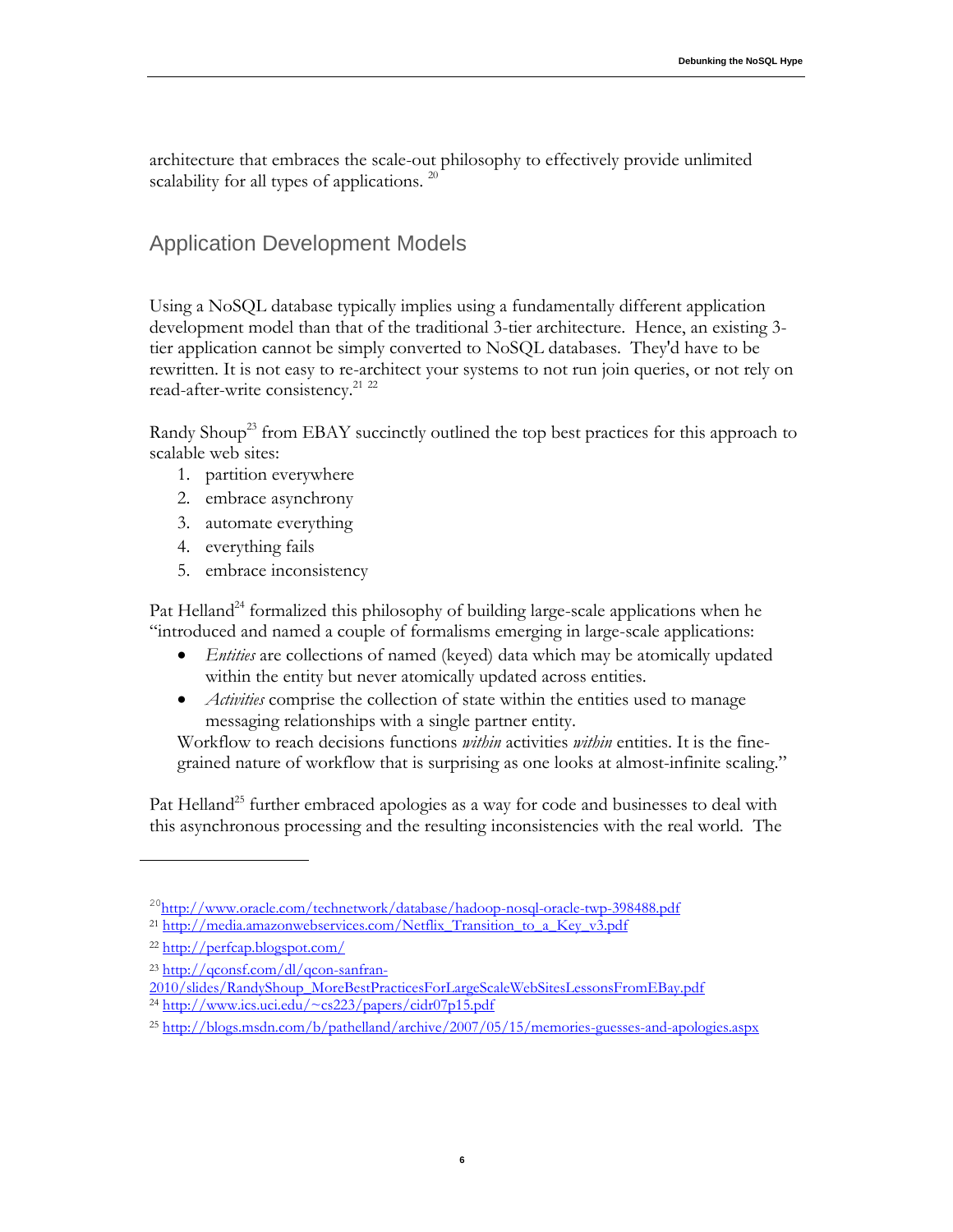NoSQL development model is designed to tolerate partial failures of hardware and temporary loss of data. Yet, many of the details behind this application development model remains part of the "secret sauce" of large internet sites, unlike the well documented, mature 3-tier application development model. Applications for large internet sites often evolve on a continuous basis.

James Hamilton of Amazon.com loves eventual consistency but there are some applications that are much easier to implement with strong consistency.<sup>26</sup> SimpleDB users have complained about not being able to rely on querying shortly after writing to SimpleDB; retries may be required to find the writes due to eventual consistency.<sup>27</sup>

The 3-tier model is exemplified by the Oracle stack. Oracle Fusion Applications are layered on Oracle Fusion Middleware and the Oracle database. Thousands of the largest and most mission critical systems in the world today have been running on Oracle RAC and ASM technology with great success for years. One of the growing trends within the customer usage is to consolidate many corporate databases into fewer and fewer databases. Consolidation reduces the overall administration overhead of a data center. Furthermore, consolidated applications can more effectively integrate into more differentiated joint services, allowing customers to take better advantage of their crown jewels - their data. Hardware such as Exadata can handle these large databases. Large internet sites have also used the Oracle database in large installations - SalesForce.com uses a multi-tenant Oracle architecture and memcache-d to achieve scalability.<sup>28</sup> Clearly the traditional 3-tier application development model scales well and the desired development model for established non-internet companies.

# Replication and the CAP Theorem

All the NoSQL databases use replication to provide their high-availability solution. The CAP theorem is often used to justify the replication design of the NoSQL databases.<sup>29</sup> The CAP theorem is often over simplified to "Choose 2 out of 3: Consistency, Availability, Partition tolerance." The use of the CAP algorithm to justify using weak consistency to tolerate partition tolerance has sparked a debate within the research

<sup>26</sup> <http://perspectives.mvdirona.com/2010/02/24/ILoveEventualConsistencyBut.aspx>

<sup>27</sup> <http://buzzpressure.com/2008/07/29/eventual-consistency-eventually-a-pain-in-the-ass/>

<sup>28</sup> <http://hosted.mediasite.com/mediasite/Viewer/?peid=8810d5467ba54623b2c97e92038d36b41d>

<sup>29</sup> <http://queue.acm.org/detail.cfm?id=1466448>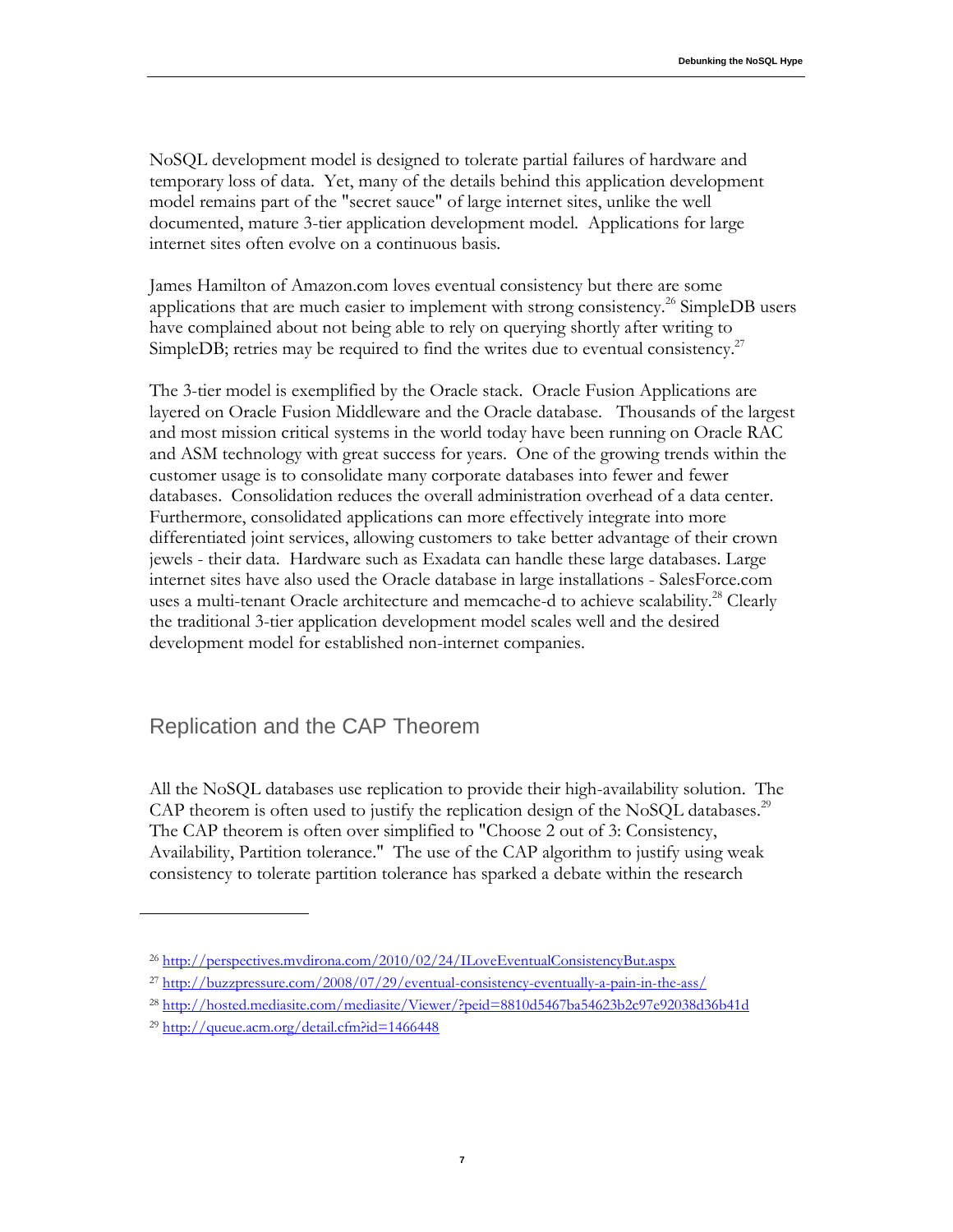community. Some of CAP theorem directly feeds into the application development philosophy discussed above, especially embracing inconsistency and apologies. Yet, not everybody in the community is in complete agreement. For example, Jeff Dean from Google viewed building simple abstractions to build applications on top of weakly consistent storage systems one of his top challenges for future work because using weak consistency is difficult. $30$ 

Optimizing your design for partition tolerance is often not a good tradeoff. Michael Stonebraker<sup>31 32</sup> has pointed out that there are many types of failures including:

- 1. Application errors.
- 2. Repeatable DBMS errors.
- 3. Unrepeatable DBMS errors.
- 4. Operating system errors.
- 5. A hardware failure in a local cluster.
- 6. A network partition in a local cluster.
- 7. A disaster.
- 8. A network failure in the WAN connecting clusters together.

Daniel Abadi<sup>33</sup> has pointed out that many NoSQL databases actually use PACEL - "if there is a partition (P) how does the system tradeoff between availability and consistency (A and C); else (E) when the system is running as normal in the absence of partitions, how does the system tradeoff between latency (L) and consistency (C)?"

Some NoSQL databases now support both strong and weak consistency models.<sup>34 35</sup> Like other features, justifications are being used to justify the lowest-common denominator feature (e.g., weak consistency replication), but support for more advanced features like replication with strong consistency guarantees are added as the NoSQL database area matures. The trade-offs of when to use strong or weak consistency are not always clear. $36$ Cassandra's eventual consistency model wasn't a good match for Facebook's new realtime Messages product.<sup>37</sup>

<sup>30</sup> <http://hosted.mediasite.com/mediasite/Viewer/?peid=1330ca0a008f4394917c2b7eb3163f1b1d>

<sup>31</sup> [http://cacm.acm.org/blogs/blog-cacm/83396-errors-in-database-systems-eventual-consistency-and-the](http://cacm.acm.org/blogs/blog-cacm/83396-errors-in-database-systems-eventual-consistency-and-the-cap-theorem/fulltext)[cap-theorem/fulltext](http://cacm.acm.org/blogs/blog-cacm/83396-errors-in-database-systems-eventual-consistency-and-the-cap-theorem/fulltext)

<sup>32</sup> http://en.wikipedia.org/wiki/Michael Stonebraker

<sup>33</sup> <http://dbmsmusings.blogspot.com/2010/04/problems-with-cap-and-yahoos-little.html>

<sup>&</sup>lt;sup>34</sup> http://aws.amazon.com/articles/3572? encoding=UTF8&jiveRedirect=1

<sup>35</sup> <http://wiki.apache.org/cassandra/ArchitectureOverview>

<sup>36</sup> [http://www.cidrdb.org/cidr2011/Papers/CIDR11\\_Paper15.pdf](http://www.cidrdb.org/cidr2011/Papers/CIDR11_Paper15.pdf)

 $37 \text{ http://www.facebook.com/note.php?note} \text{ id} = 454991608919#$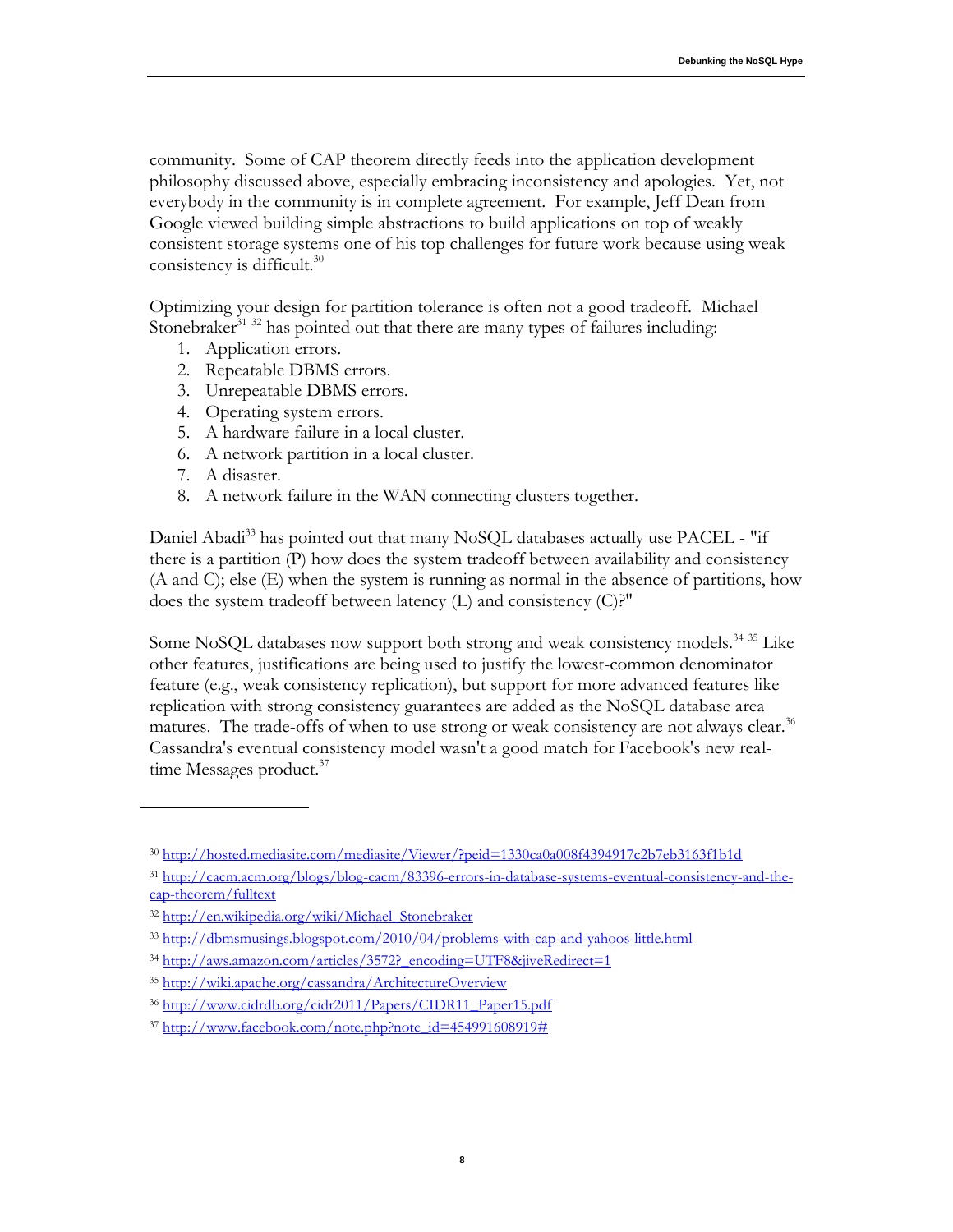The Oracle database has a more complete high-availability solution. While replication is the single high availability solution for most NoSQL databases, Oracle dynamically switches to different solutions optimized for different failure modes:

- Fast-Start Failover and Fast-Application Notification (FAN) for computer failures.
- FAN, Data Guard and Automatic Storage Management (ASM) for Storage failures.
- Automatic validation of redo blocks before they are applied and fast failover to an uncorrupted standby database upon production database corruption to handle data corruption.
- Fast-Start Failover and Fast-Application Notification (FAN) for site failure.
- Real Application Clusters for instance failures.

These Oracle features all provide high-availability without the threat of inconsistency. Quorum and database reconfiguration is quick and automatic. The CAP theorem doesn't even apply to most of these high availability features because they avoid the distributed "split brain" problem. Of course, Oracle also has a variety of asynchronous replication solutions including Oracle GoldenGate.<sup>38</sup>

The CAP theorem doesn't apply to high availability approaches of many ACID database systems.<sup>39</sup> Fully ACID systems are PC/EC in PACELC. They refuse to give up consistency, and will pay the availability and latency costs to achieve it. $40$  However, the availability and latency costs are low in traditional highly available systems. Let's look at mirrored disks as an example. Storage systems implement mirrored disks by writing both disks and reading from one. If a disk fails, writes are unavailable until the failed disk is detected so that no further writes will be issued to the failed disk. Unavailability of reads is confined to some timeout where the system will reissue reads to the good disk. The real-world engineering issue then becomes how quickly the failure can be detected and communicated to all the clients or all the other write stores, and how quickly they can agree on voting the failed write store out of the configuration. In practice, if the failure detection and quorum reconfiguration can be kept relatively fast, then there is no need to give up any consistency at all. The argument for eventual consistency then becomes that quorum reconfiguration takes too long. Telephone companies claim that the

<sup>38</sup> [http://www.oracle.com/us/products/middleware/data-integration/goldengate11g-realtime-wp-](http://www.oracle.com/us/products/middleware/data-integration/goldengate11g-realtime-wp-168153.pdf?ssSourceSiteId=otnen)[168153.pdf?ssSourceSiteId=otnen](http://www.oracle.com/us/products/middleware/data-integration/goldengate11g-realtime-wp-168153.pdf?ssSourceSiteId=otnen)

<sup>39</sup> <http://voltdb.com/blog/clarifications-cap-theorem-and-data-related-errors>

<sup>40</sup> <http://dbmsmusings.blogspot.com/2010/04/problems-with-cap-and-yahoos-little.html>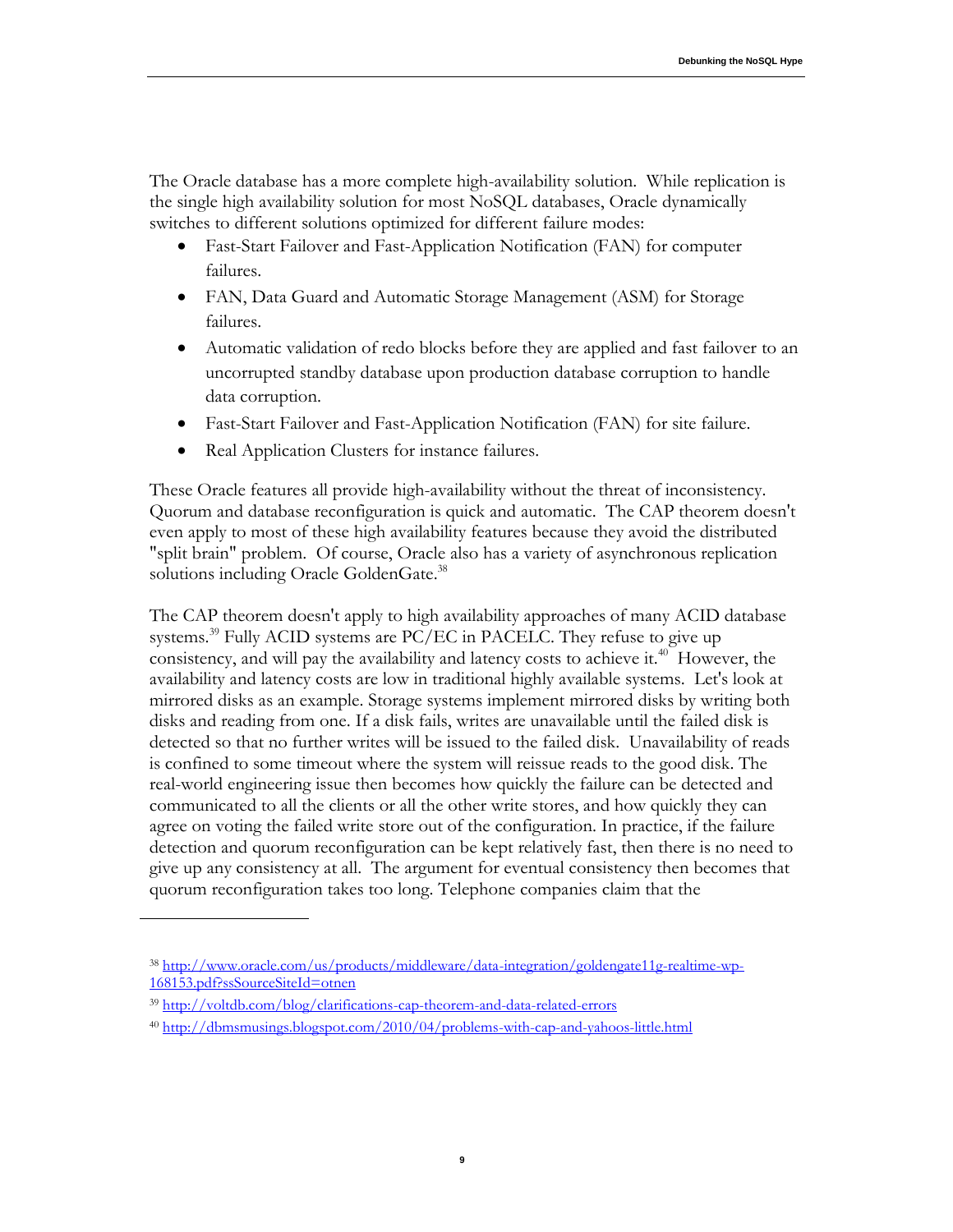reconfiguration of their internal databases happen in single digit milliseconds. Storage arrays reconfigure failed disks in seconds or even less than a second. Database reconfiguration happens in seconds or small numbers of minutes. These numbers can all be driven down by engineering and configuration attention. It seems like the use case of an eventually consistent architecture is really systems that cannot tolerate seconds of downtime and are willing to go through the trouble to build tolerance for inconsistency into the application to avoid seconds of downtime.<sup>41</sup>

#### Schemaless Data Models

Once again, NoSQL databases try to spin a mis-feature as a feature in the case of "schemaless" data. Schemaless data can be emulated quite easily and effectively within an Oracle database. For example, Salesforce.com has Flex schemas implemented with a huge table with 500+ varchar2 columns. Indexed datatype-specific denormalized accelerator tables (also known as pivot tables) in Oracle are synchronously maintained.<sup>42</sup> Yet, while this is flexible from a developer's point of view, data is harder to query. Tom Kyte, a wellknown Oracle DBA, called using the Entity-Attribute-Value (EAV) extensible schema his worst design decision ever.<sup>43</sup> The EAV model works for programmers who need only keyvalue queries. However, range queries or more complex queries as required for reporting are much more complicated and slower when using an EAV schema. EAV schema is really for frequently changing schemas. If your data model is relatively stable, then you should not use EAVs.

The problem of dealing with schemaless data is actually pushed to the application layer. The application still needs to know what information is stored where and how. As data evolves, the application must deal with all the differing formats. XML, protocol buffers or other self-describing data methods are used.

Key-value models tend to be denormalized to reduce the number of joins. Denormalized data models are more expensive to update and keep logically consistent, and work best if the data is read-only.

Mature full-function databases like Oracle support online schema changes and provide support for application upgrades. Oracle support includes:

<sup>41</sup> [http://www.allthingsdistributed.com/2008/12/eventually\\_consistent.html](http://www.allthingsdistributed.com/2008/12/eventually_consistent.html)

<sup>42</sup> [http://www.salesforce.com/au/assets/pdf/Force.com\\_Multitenancy\\_WP\\_101508.pdf](http://www.salesforce.com/au/assets/pdf/Force.com_Multitenancy_WP_101508.pdf)

<sup>43</sup> <http://tkyte.blogspot.com/2009/01/this-should-be-fun-to-watch.html>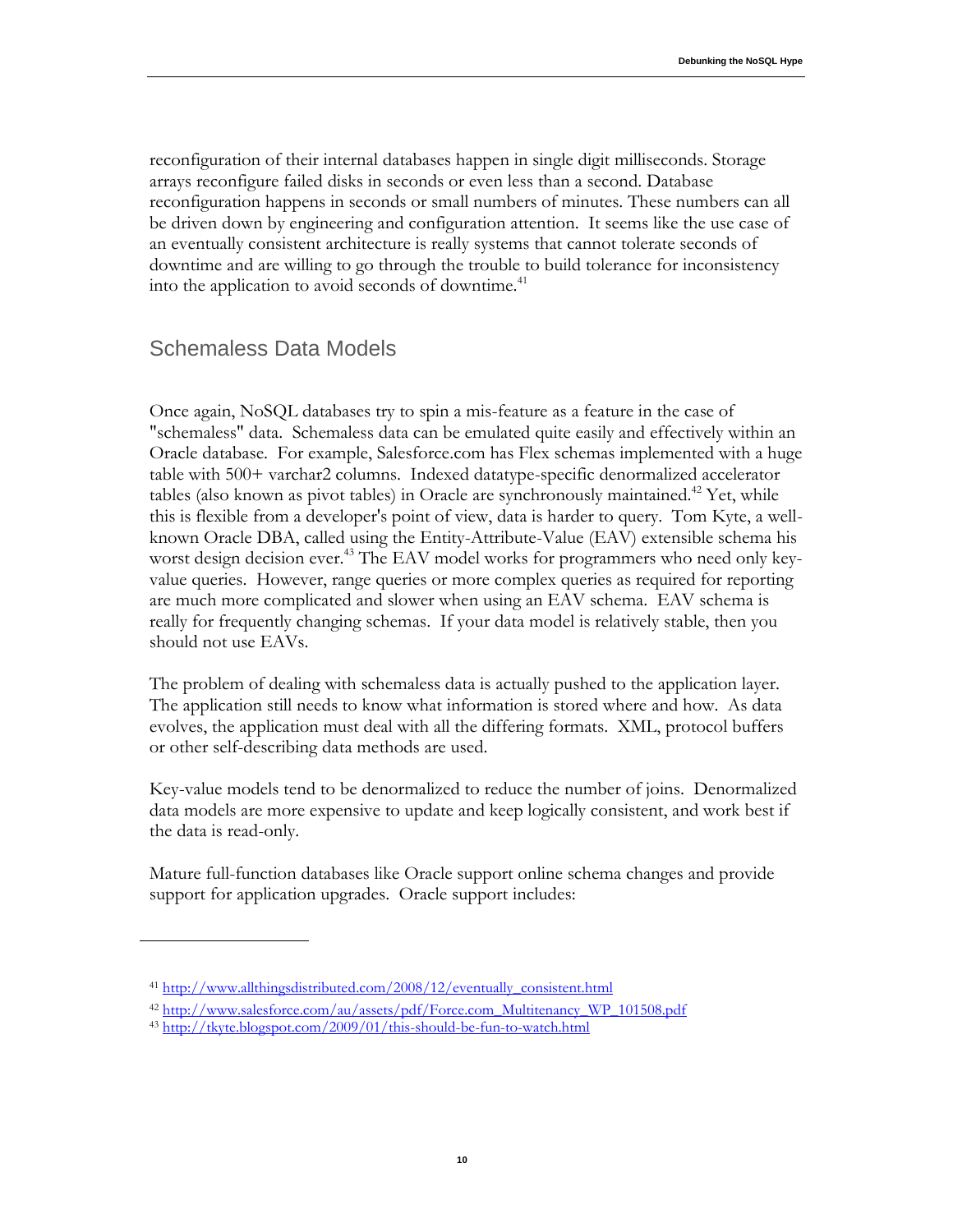- rolling upgrades using RAC or using DataGuard.<sup>44</sup>
- many in-situ online DDL<sup>45</sup>
- out-of-place reorganizations of DDL<sup>46</sup>
- Edition-based redefinition for application upgrade support<sup>47</sup>

Some of the less mature NoSQL databases may not gracefully adjust to schema changes. For example, prior to release 0.7 of Cassandra in early 2011, Cassandra required a restart when you changed the column family definition.<sup>48 49</sup>

### ACID *versus* BASE

ACID stands for Atomicity, Consistency, Isolation, and Durability. BASE stands for Basic Availability, Soft-state, Eventual consistency.<sup>50</sup> The ACID vs. BASE argument derives from many of the issues touched on above. The CAP theorem is a poor justification, as it doesn't apply to much of the modern database high availability techniques.

Some of the tradeoffs aren't always clear or spelled out. In the default configuration of Cassandra, writes may be acknowledged immediately and the CommitLog is synced every 10 seconds. Replication reduces the probability of losing data from a failure after writing the log entry but before it actually reaches the disk. However, data can be lost unless you configure Cassandra to be in batch mode where Cassandra won't acknowledge writes until the commit log has been fsynced to disk. These commit log configurations affect performance. MongoDB has similar considerations.<sup>51</sup> VoltDB relies on persistence

<sup>44</sup> [http://www.oracle.com/technetwork/database/features/availability/maa-wp-10gr2](http://www.oracle.com/technetwork/database/features/availability/maa-wp-10gr2-rollingupgradebestprac-1-132006.pdf) [rollingupgradebestprac-1-132006.pdf](http://www.oracle.com/technetwork/database/features/availability/maa-wp-10gr2-rollingupgradebestprac-1-132006.pdf)

<sup>45</sup> [http://download.oracle.com/docs/cd/E14072\\_01/server.112/e10595/indexes003.htm#i1006652](http://download.oracle.com/docs/cd/E14072_01/server.112/e10595/indexes003.htm#i1006652)

<sup>46</sup> [http://download.oracle.com/docs/cd/E14072\\_01/appdev.112/e10577/d\\_redefi.htm](http://download.oracle.com/docs/cd/E14072_01/appdev.112/e10577/d_redefi.htm)

<sup>47</sup> [http://www.oracle.com/technetwork/database/features/availability/edition-based-redefinition-1-](http://www.oracle.com/technetwork/database/features/availability/edition-based-redefinition-1-133045.pdf) [133045.pdf](http://www.oracle.com/technetwork/database/features/availability/edition-based-redefinition-1-133045.pdf)

<sup>48</sup> <http://wiki.apache.org/cassandra/DataModel>

<sup>49</sup> <http://www.datastax.com/dev/blog/whats-new-cassandra-07-live-schema-updates>

<sup>&</sup>lt;sup>50</sup> <http://queue.acm.org/detail.cfm?id=1394128>

<sup>51</sup> <http://groups.google.com/group/akka-dev/msg/f5e8173fc1af7621>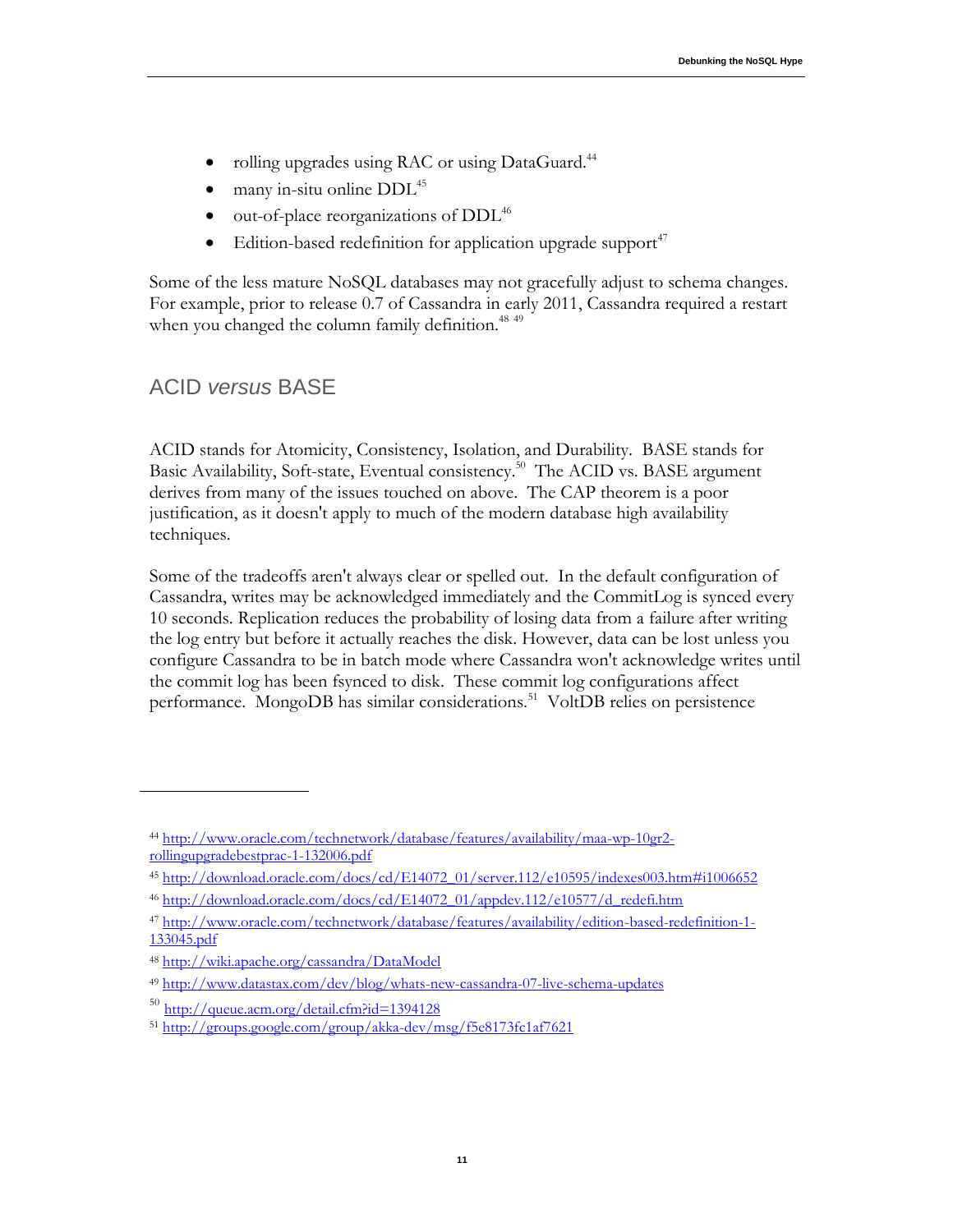through k-safety replication.<sup>52</sup> The administrators of these systems may not even be aware of this issue - until too late.<sup>53</sup> Dealing with eventual consistency can be difficult.

# Other Considerations

NoSQL databases typically have their own non-standard API that you'll have to use in your application. If the NoSQL database doesn't meet your needs, you'll need to port your application to another database. SQL is a standard supported by many databases.

Power consumption is now a major issue in data centers.<sup>54 55</sup> NoSQL databases are really an inefficient way of getting results as they rely upon power-hungry brute force methods to get results for complex queries. A data center is required when one Exadata and one Exalogic machine will suffice.

The NoSQL database has been sponsored by large internet companies. Such sponsorship has added credibility to internet scale claims of the databases and an aura of "coolness." The large internet companies have been motivated by having free database software that is under their complete control. These companies have hired top developers for their scalable database implementations and to keep them running. Is your company prepared to make such an investment in an area which is not your company's core competence? Do you really want to be contributing to an open source effort? Do you really want to bet your project on something that's on the bleeding edge? Do you want to build the superstar team required to make the NoSQL vision a reality?<sup>56</sup> You are not Google.

NoSQL databases are not free to operate. Each NoSQL Databases come with the cost of hardware, administration of the hardware, and support of the software. One NoSQL database may not be enough. Renting machines from a public cloud is likely to be more expensive than running your own data center.

Consider security. Most NoSQL databases assume that they are protected behind a firewall and have only recently begun to address security issues. On the other hand, Oracle is used in critical, high-security installations. Security has been a major focus of

<sup>52</sup> <http://voltdb.com/content/how-voltdb-works>

<sup>53</sup> [http://groups.google.com/group/mongodb-user/browse\\_thread/thread/528a94f287e9d77e](http://groups.google.com/group/mongodb-user/browse_thread/thread/528a94f287e9d77e)

<sup>54</sup> <http://www.slideshare.net/infoblog/cidr-2009-james-hamilton-keynote>

<sup>55</sup> <http://hosted.mediasite.com/mediasite/Viewer/?peid=1330ca0a008f4394917c2b7eb3163f1b1d>

<sup>56</sup> <http://techblog.netflix.com/2011/01/nosql-at-netflix.html>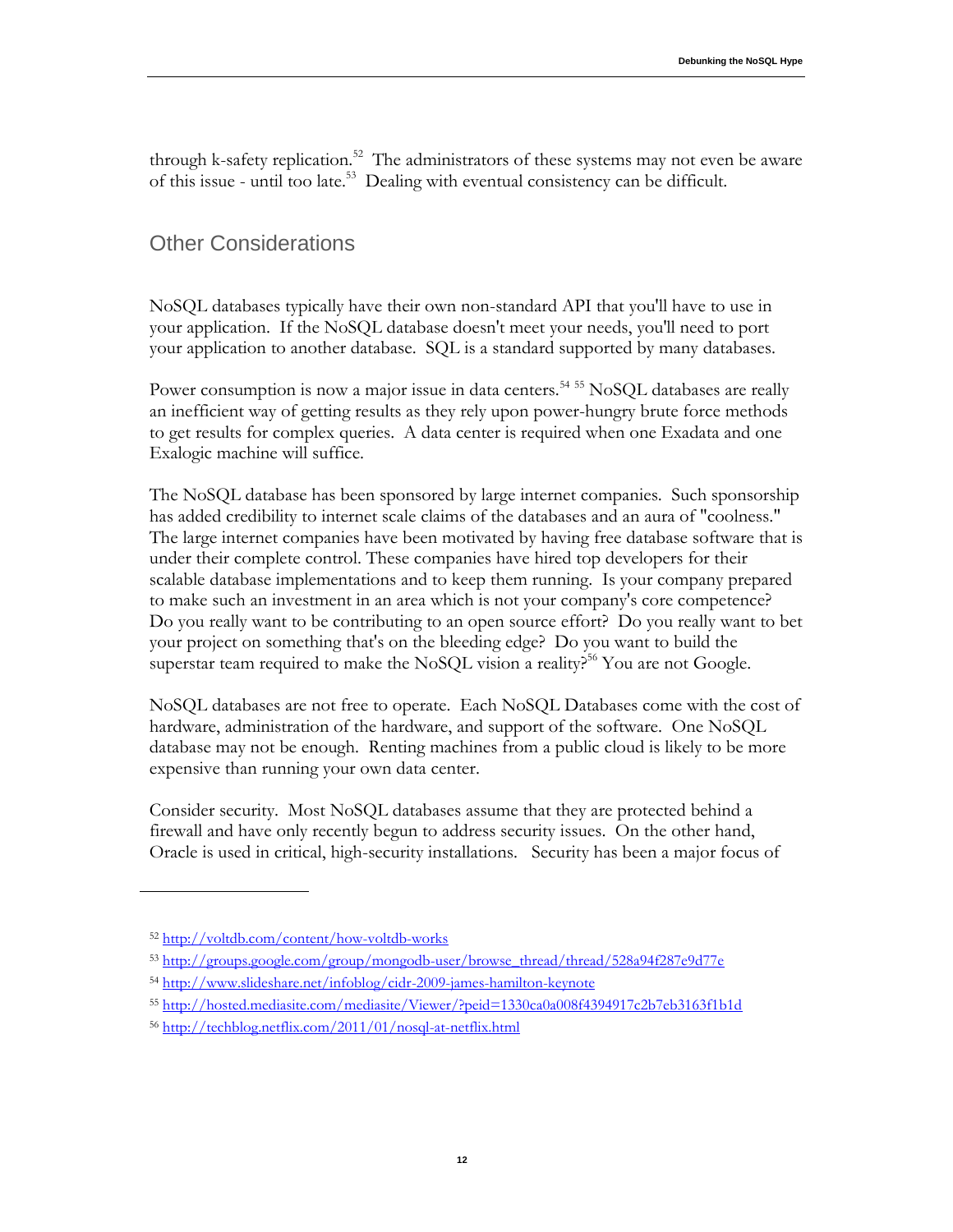Oracle for years. Audit Vault<sup>57</sup> and Data Vault<sup>58</sup> are just two of the database security products.

### **Conclusion**

This paper covered a lot of ground. A common theme is that the NoSQL databases are currently not mature. There's no clear winner right now, and new NoSQL databases are on their way. Although the claim is to use different databases for different use cases, these NoSQL databases are adding features as fast as they can and overlap is inevitable. However, compared to relational databases, their feature set is primitive. The database deployments typically aren't very large in terms of data or challenging in terms of performance. Their number of deployments is relatively small. Their application development model is challenging, adding to the complexity of the implementation. Their high availability and SLAs need evaluation.

Go for the tried and true path. Don't be risking your data on NoSQL databases.

<sup>57</sup> <http://www.oracle.com/technetwork/database/audit-vault/overview/index.html>

<sup>58</sup> [http://download.oracle.com/docs/cd/E11882\\_01/server.112/e16544/toc.htm](http://download.oracle.com/docs/cd/E11882_01/server.112/e16544/toc.htm)